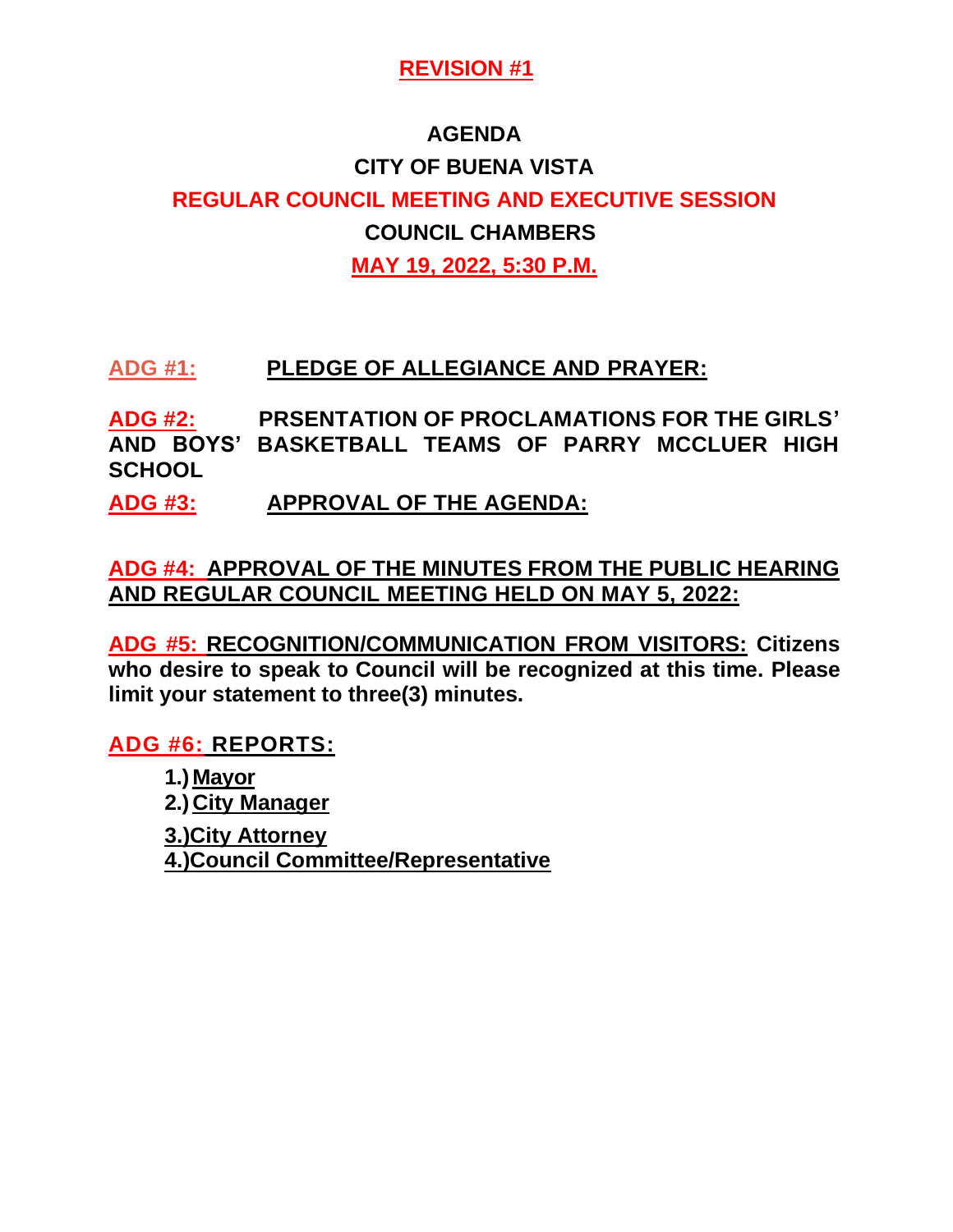#### **ADG #7: CONSIDER APPOINTMENTS TO VARIOUS BOARDS, COMMISSIONS, AND COMMITTEES:**

## **THE BOARD OF ZONING APPEALS:**

**WE HAVE AN OPENING ON THE BOARD OF ZONING APPEALS. THIS TERM WILL EXPIRE ON 12/31/23. THIS IS THE 5TH TIME THIS HAS APPEARED ON THE AGENDA. THE TERM WILL BEGIN IMMEDIATELY: ADVERTISED THE NEWS GAZETTE MARCH 2, 2022: POSTED ON SOCIAL MEDIA: NO APPLICANTS**

#### **OLD BUSINESS:**

# **OB #1: SECOND READING OF AN ORDINANCE APPROVING THE PROPOSED 2022/22023 MUNICICPAL BUDGET FOR THE CITY OF BUENA VISTA:**

#### **ORDINANCE**

## **PROPOSED 2022/2023 MUNICIPAL**

#### **BUDGET THE CITY OF BUENA VISTA**

**The City of Buena Vista will conduct a public hearing on May 5, 2022, at or about 6:00 p.m. The hearing will be conducted to receive public input on the proposed FY 2023 Budget.**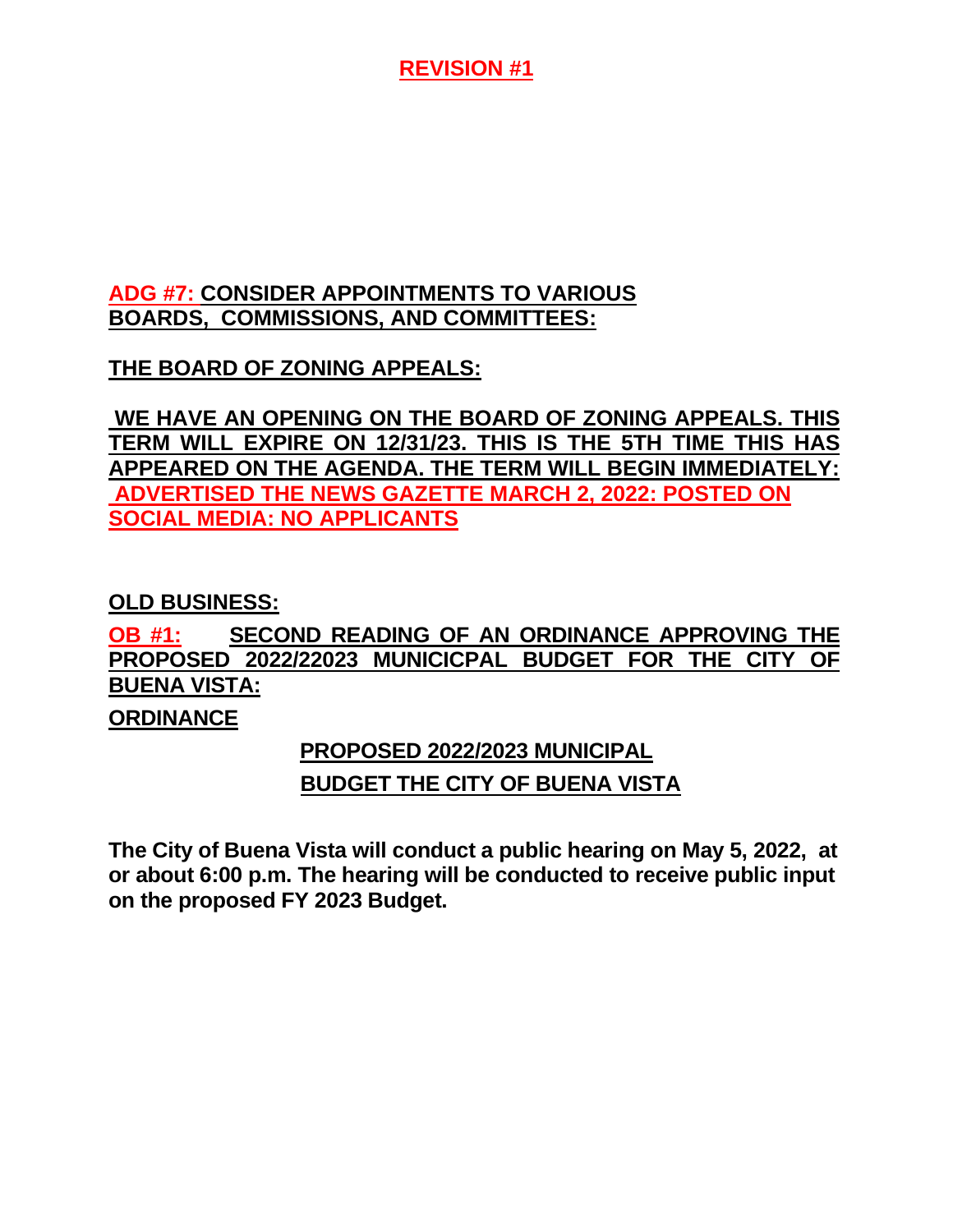**A complete copy of the budget is available for review in the City Manager's office, City Hall, 2nd Floor, 2039 Sycamore Avenue. The City Council is considering adopting the following real estate tax rate, personal property, and refuse fee for FY 2023:**

**REAL ESTATE: \$1.27 PER \$100.00 ASSESSED VALUATION PERSONAL PROPERTY: \$5.85 PER \$100.00 ASSESSED VALUATION REFUSE FEE: \$21.00 PER MONTH**

#### **GENERAL FUND REVENUE**

| <b>PROPOSED</b><br><b>ITEM</b>           |             |  |
|------------------------------------------|-------------|--|
|                                          | 2022-23     |  |
| <b>General Property Taxes</b>            | \$6,692,980 |  |
| <b>Other Local Taxes</b>                 | 2,161,910   |  |
| <b>Permits, Privilege Fees</b>           | 20,775      |  |
| <b>Fines and Forfeitures</b>             | 76,420      |  |
| <b>Earnings from Investments</b>         | 3,000       |  |
| <b>Charge for Services</b>               | 789,783     |  |
| Miscellaneous Revenue                    | 259,397     |  |
| <b>Non-Categorical Aid from Virginia</b> | 681,919     |  |
| <b>Shared Expenses</b>                   | 989,156     |  |
| <b>Categorical Aid from Virginia</b>     | 3,176,650   |  |
| <b>Categorical Aid Federal</b>           | 213,170     |  |
| <b>Transfers - Other Funds</b>           | 10,000      |  |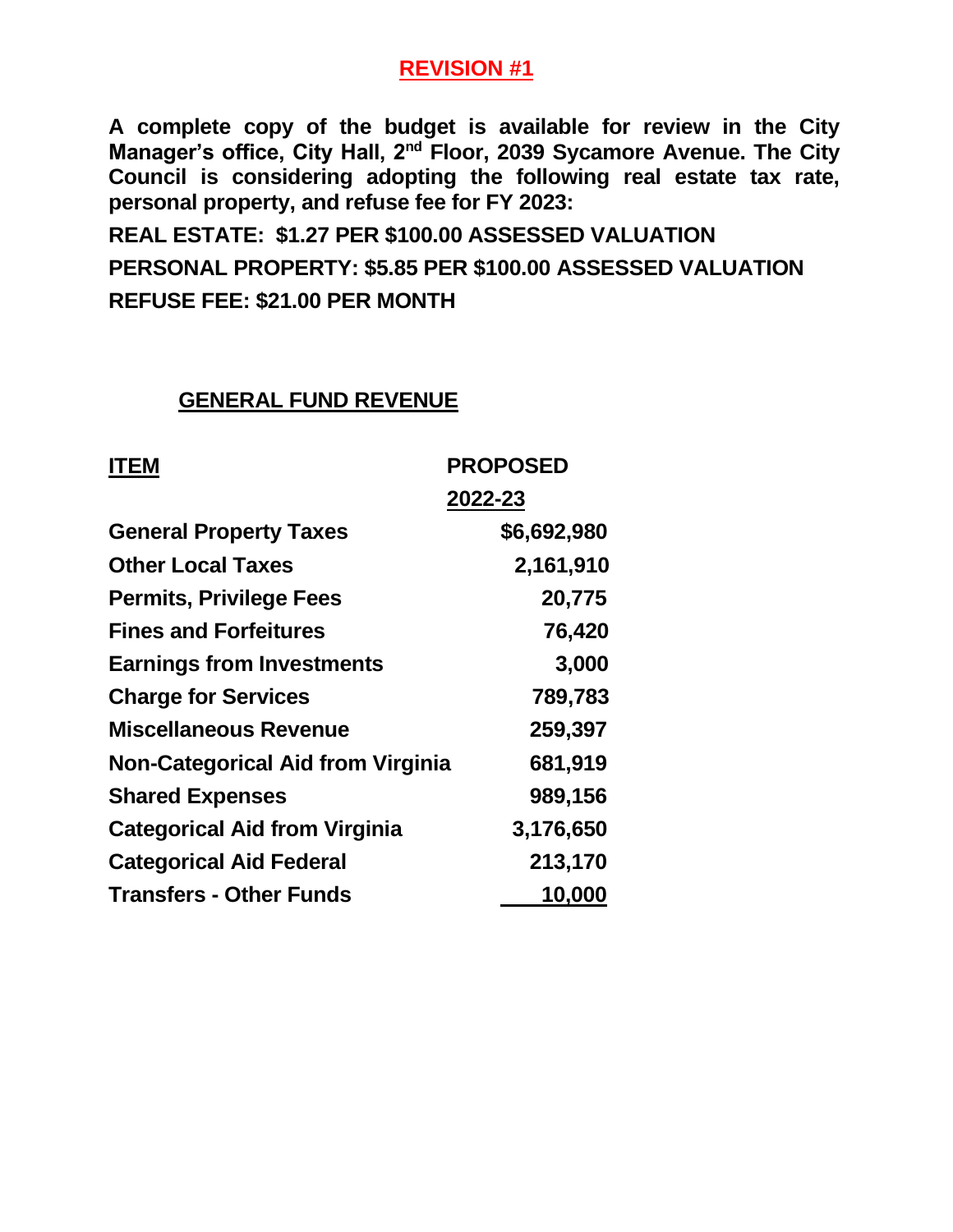# **TOTAL GENERAL FUND REVENUE \$15,075,160**

#### **GENERAL FUND EXPENDITURES**

| \$<br><b>City Council</b>                      | 39,548    |
|------------------------------------------------|-----------|
| <b>City Manager</b>                            | 155,114   |
| <b>City Attorney</b>                           | 70,000    |
| <b>Information Technology</b>                  | 136,000   |
| <b>Finance Director</b>                        | 286,225   |
| <b>Independent Auditor</b>                     | 64,800    |
| <b>Commissioner of the Revenue</b>             | 226,885   |
| <b>Reassessment</b>                            | 33,000    |
| <b>Board of Equalization</b>                   | 3,000     |
| <b>City Treasurer</b>                          | 300,274   |
| <b>Insurance</b>                               | 70,700    |
| <b>Electoral Board</b>                         | 160,238   |
| <b>Circuit Court</b>                           | 6,234     |
| <b>General District Court</b>                  | 7,020     |
| <b>Juvenile &amp; Domestic Relations Court</b> | 33,610    |
| <b>Clerk of the Circuit Court</b>              | 257,871   |
| <b>City Sheriff</b>                            | 429,234   |
| <b>Commonwealth's Attorney</b>                 | 264,392   |
| <b>Criminal Justice Services</b>               | 80,170    |
| <b>Police Department</b>                       | 1,866,494 |
| <b>Fire Department</b>                         | 163,500   |
| <b>Rescue Squad</b>                            | 110,903   |
| <b>Probation Officer</b>                       | 3,000     |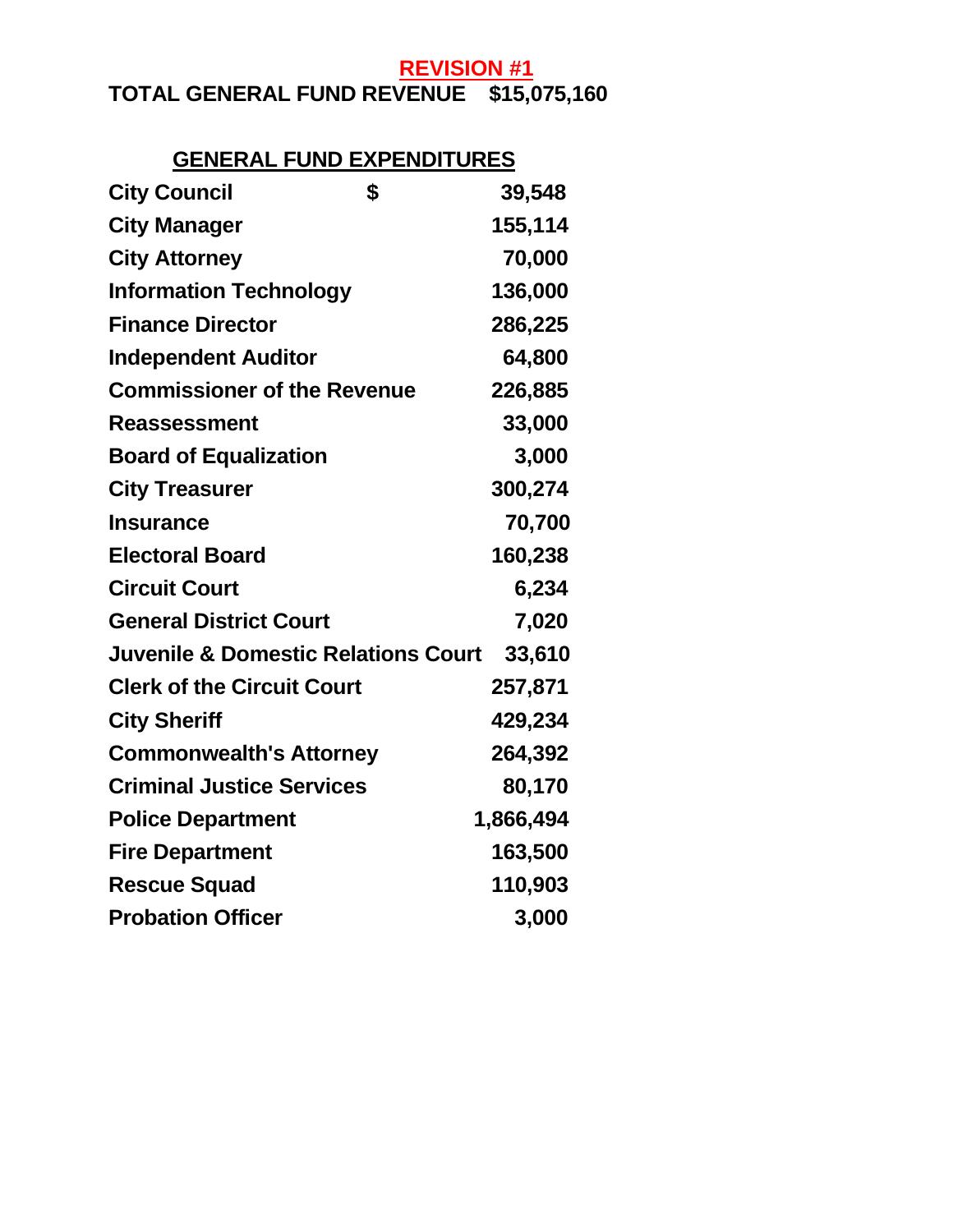|                                                               | <b>REVISION #1</b>      |
|---------------------------------------------------------------|-------------------------|
| <b>Magistrate</b>                                             | 425                     |
| <b>Medical Examiner</b>                                       | 150                     |
| <b>Economic Development</b>                                   | 131,090                 |
| <b>Planning</b>                                               | 229,138                 |
| <b>Administration &amp; Engineering</b>                       | 248,788                 |
| <b>Street Maintenance</b>                                     | 1,157,407               |
| <b>Streetlights</b>                                           | 73,000                  |
| <b>Refuse Collection Department</b>                           | 402,722                 |
| <b>Refuse Disposal</b>                                        | 300,000                 |
| <b>Maintenance of Building &amp; Grounds</b>                  | 457,823                 |
| <b>Maintenance of Greenhill Cemetery</b>                      | 44,778                  |
| <b>General Tax Relief</b>                                     | 80,000                  |
| 45,000<br><b>Retiree Medical Plan</b>                         |                         |
| <b>Central Dispatch</b><br>406,964                            |                         |
| <b>School Fund</b>                                            | 2,293,803               |
| <b>Regional Jail</b>                                          | 736,108                 |
| <b>Transfers to Other Funds</b>                               | 346,687                 |
| <b>Debt Service</b>                                           | 222,230                 |
| <b>Social Services</b>                                        | 2,300,000               |
| <b>Non-Profit Agencies</b><br>TOTAL GENERAL FUND EXPENDITURES | 447,696<br>\$14,692,021 |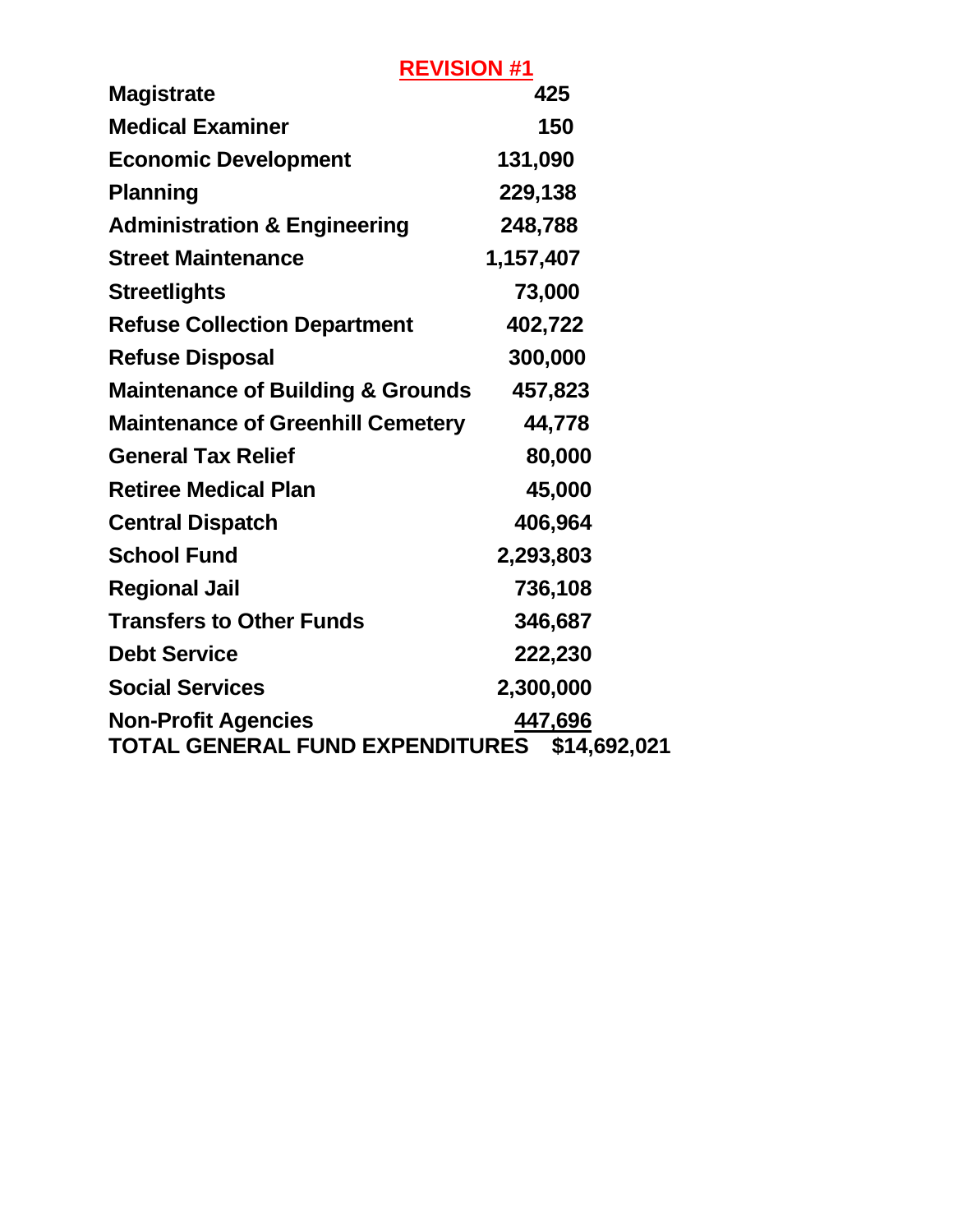#### **WATER REVENUE**

#### **PROPOSED**

|--|

| <b>ITEM</b>                | 2022-23     |  |  |  |
|----------------------------|-------------|--|--|--|
| <b>Charge for Services</b> | \$1,374,679 |  |  |  |
| <b>WATER Fund Revenues</b> | \$1,374,679 |  |  |  |

#### **WATER EXPENDITURES**

| <b>Water Administration</b>    | 104,009     |
|--------------------------------|-------------|
| <b>Water Maintenance</b>       | 373,218     |
| <b>Water Production</b>        | 290,755     |
| <b>Debt Service</b>            | 604,089     |
| <b>WATER FUND EXPENDITURES</b> | \$1,372,071 |

#### **SEWER REVENUE**

|                            | <b>PROPOSED</b> |
|----------------------------|-----------------|
| <b>ITEM</b>                | 2022-23         |
| <b>Charge for Services</b> | \$1,201,927     |
| <b>Sewer Fund Revenues</b> | \$1,201,927     |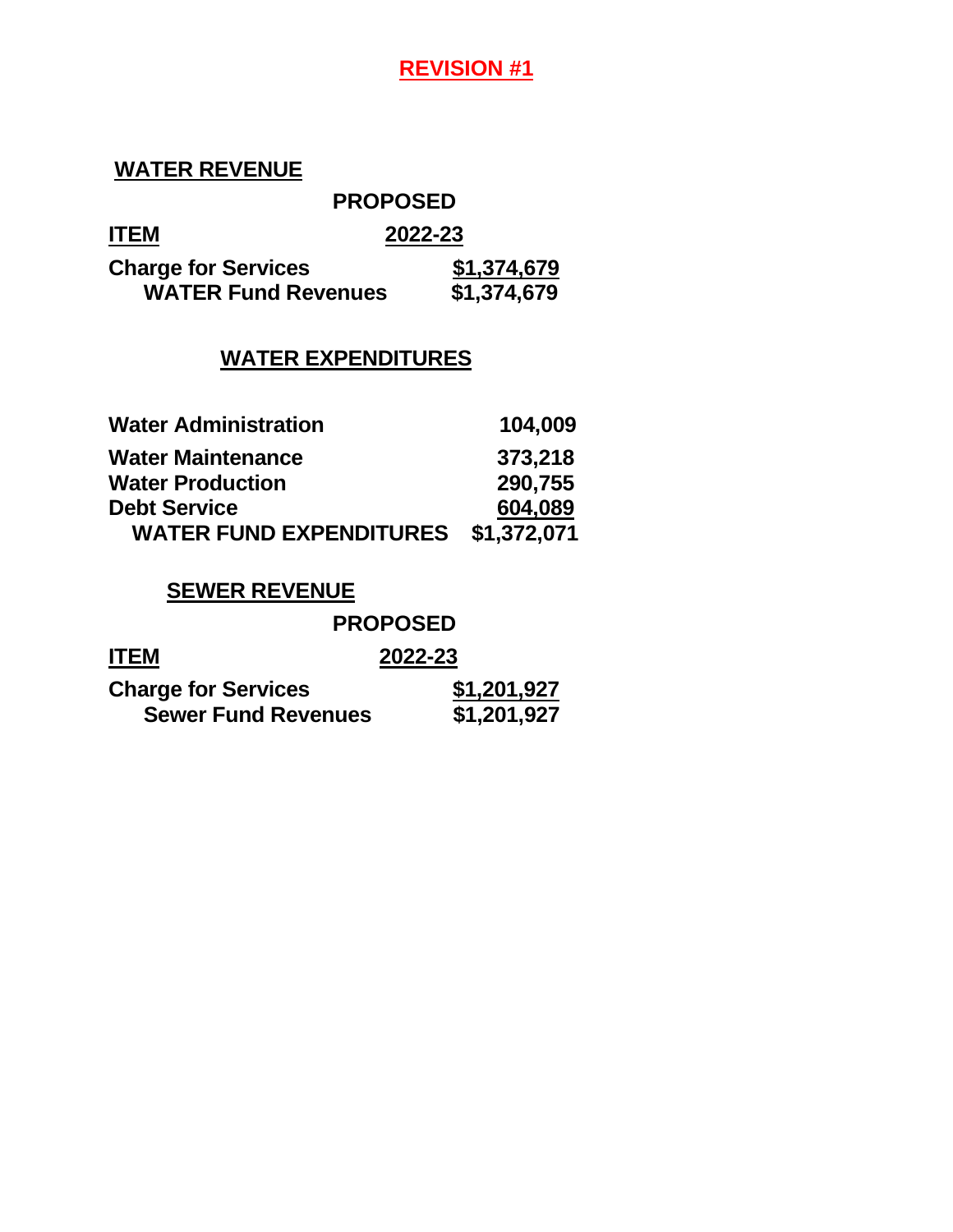## **REVISION #1 SEWER EXPENDITURES**

| <b>Sewer Administration</b>       | 103,009     |
|-----------------------------------|-------------|
| <b>Sewer Maintenance</b>          | 341,520     |
| <b>Wastewater Treatment Plant</b> | 752,497     |
| <b>SEWER FUND EXPENDITURES</b>    | \$1,197,026 |

#### **PARKS AND RECREATION REVENUE**

# **PROPOSED 2022-23 Charge for Services & Misc. Revenue 333,075 Transfer From General Fund 323,506 TOTAL PARK FUND REVENUE \$ 656,581**

#### **PARKS AND RECREATION EXPENDITURES**

| <b>Administration</b>                       | S | 202,432   |
|---------------------------------------------|---|-----------|
| <b>Recreation Department</b>                |   | 162,190   |
| <b>Activities Department</b>                |   | 16,300    |
| <b>Maintenance of Parks and Campgrounds</b> |   | 217,984   |
| <b>Swimming Pool</b>                        |   | 57,675    |
| <b>TOTAL PARK FUND EXPENDITURES</b>         |   | \$656,581 |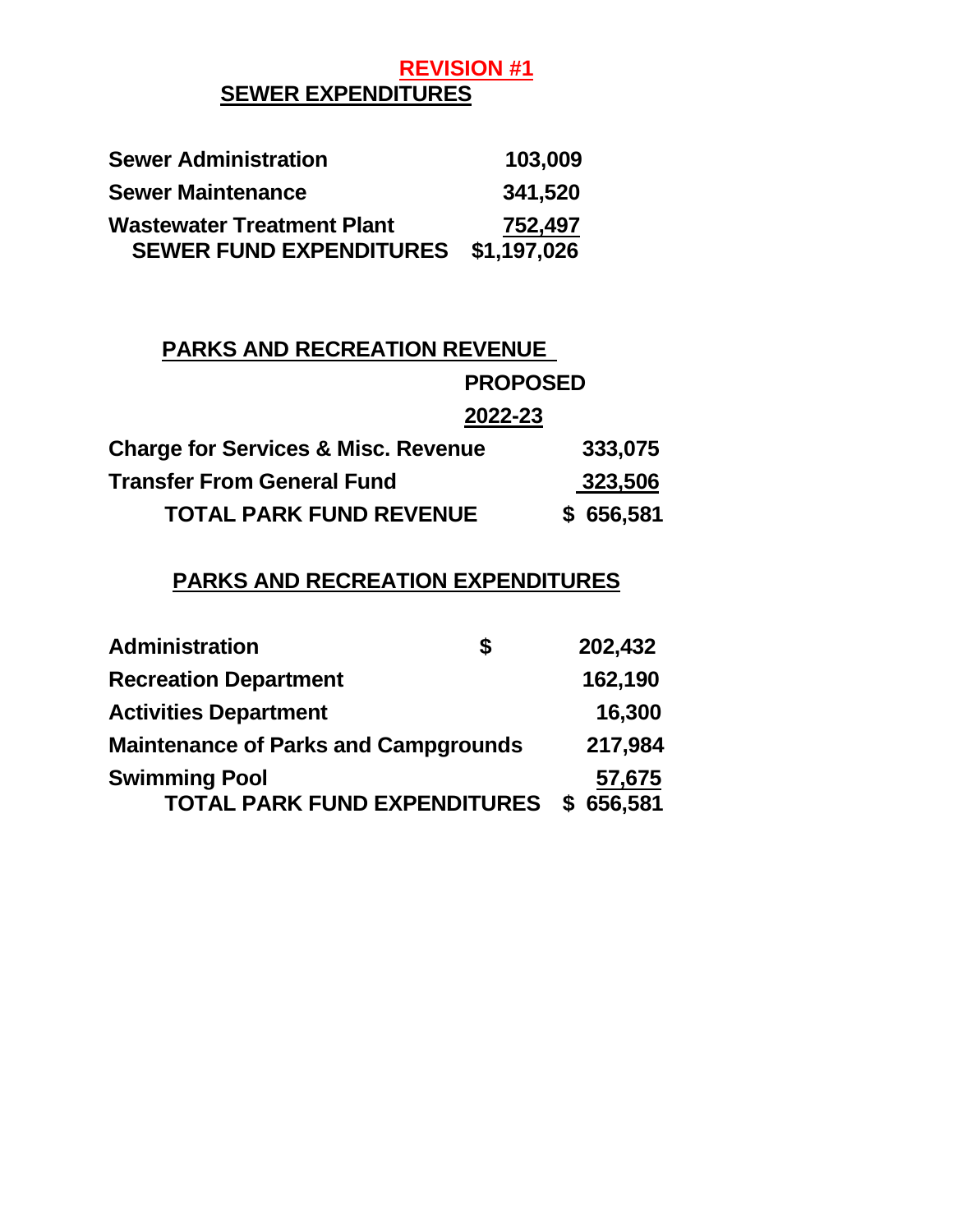# **SCHOOL CONSTRUCTION REVENUE PROPOSED ITEM 2022-23 City Funds \$ 23,181 Interest Recovery 19,583**

**TOTAL SCHOOL CONSTRUCT REVENUE \$ 42,764**

#### **SCHOOL CONSTRUCTION EXPENDITURES**

| <b>Middle School Loan</b> | 42.764 |
|---------------------------|--------|
|                           |        |

**TOTAL SCHOOL CONSTRCT EXPEND \$ 42,764**

| <b>SENIOR CENTER FUND REVENUE</b> |                 |  |  |
|-----------------------------------|-----------------|--|--|
|                                   | <b>PROPOSED</b> |  |  |
| ITEM                              | 2022-23         |  |  |
|                                   |                 |  |  |

**BV/Lex/Rock County**  $\qquad \qquad$  **\$ 8,500**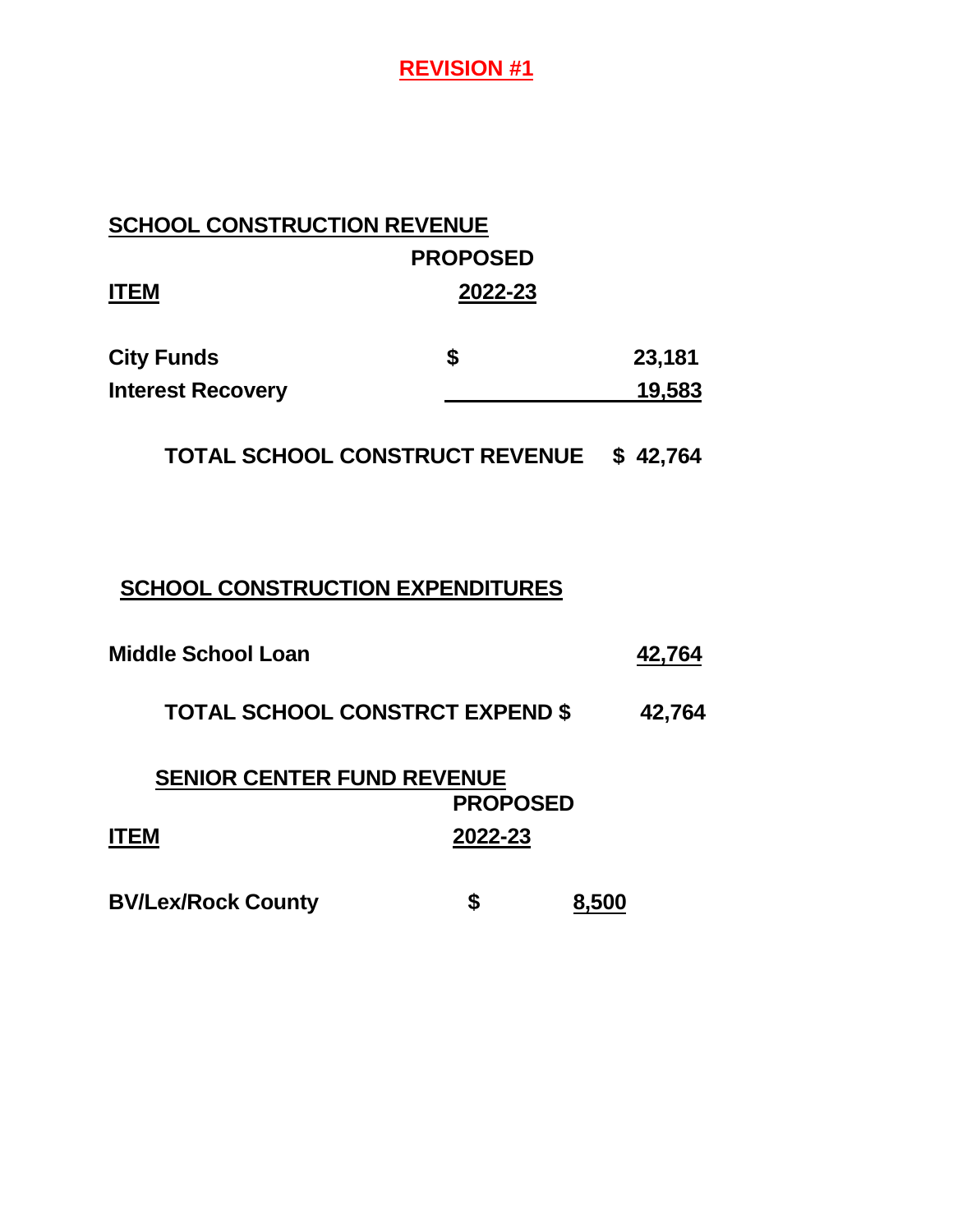#### **REVISION #1 TOTAL SENIOR CENTER REVENUE \$ 8,500**

# **SENIOR CENTER FUND EXPENDITURES**

| <b>Utilities and Operation Costs</b><br>S<br><b>TOTAL SENIOR CENTER EXPEND</b> | \$              | 8,500<br>8,500 |         |
|--------------------------------------------------------------------------------|-----------------|----------------|---------|
| <b>SCHOOL NUTRITION FUND REVENUE</b>                                           | <b>PROPOSED</b> |                |         |
| 2022-23<br><b>ITEM</b>                                                         |                 |                |         |
| <b>Nutrition Revenues</b>                                                      |                 |                | 656,247 |
| <b>TOTAL SCHOOL NUTRITION REVENUE</b>                                          |                 |                | 656,247 |

| <b>SCHOOL NUTRITION FUND EXPENDITURES</b> |           |
|-------------------------------------------|-----------|
| <b>Nutrition Expenses</b>                 | \$656,247 |
| <b>TOTAL SCHOOL NUTRITION EXPEND</b>      | \$656,247 |

**This Ordinance will be effective thirty days after adoption.**

**William H. Fitzgerald, Mayor**

\_\_\_\_\_\_\_\_\_\_\_\_\_\_\_\_\_\_\_\_\_\_

**ATTEST:**

**\_\_\_\_\_\_\_\_\_\_\_\_\_\_\_\_\_\_\_\_\_\_\_\_\_\_\_ Dawn Wheeler, Clerk of Council**

**\_\_\_\_\_\_\_\_\_\_\_\_\_\_\_\_\_\_\_\_\_\_\_\_\_\_\_\_\_\_\_\_**

**DATE:**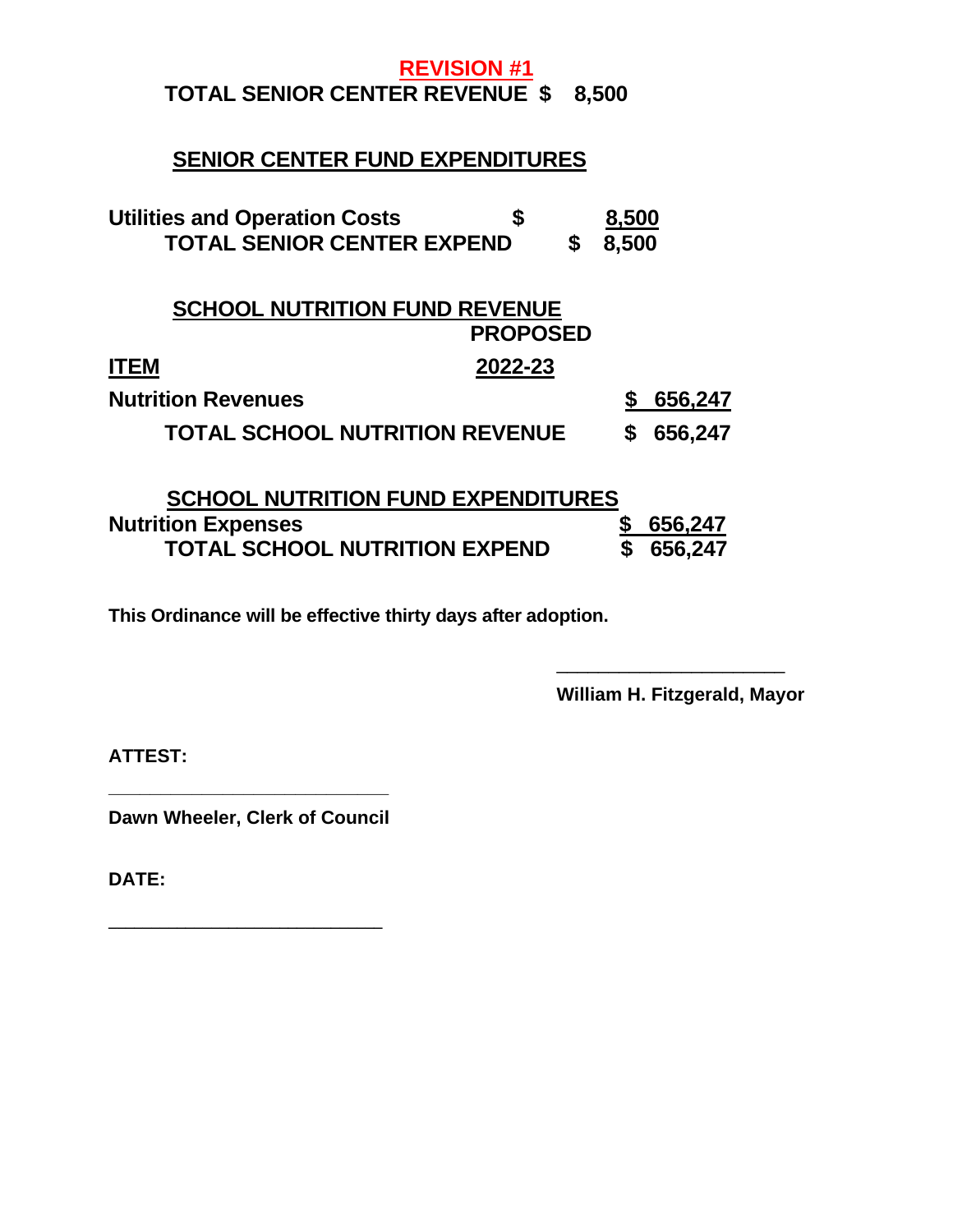## **OB #2: SECOND READING OF AN ORDINANCE FOR THE PROPOSED 2022/2023 TAX RATES BUDGET THE CITY OF BUENA VISTA:**

# **ORDINANCE PROPOSED 2022/2023 TAX RATES BUDGET THE CITY OF BUENA VISTA**

**The City of Buena Vista will conduct a public hearing on May 5, 2022, at or about 6:00 p.m. The hearing will be conducted to receive public input on the proposed FY 2023 Tax Rates.**

**A complete copy of the budget and tax rates is available for review in the City Manager's office, City Hall, 2nd Floor, 2039 Sycamore Avenue. The City Council is giving consideration to adopting the following real estate tax, personal property tax, and refuse fees for FY 2023:**

**REAL ESTATE: \$1.27 PER \$100.00 ASSESSED VALUATION PERSONAL PROPERTY: \$5.85 PER \$100.00 ASSESSED VALUATION REFUSE FEE: \$21.00 PER MONTH**

**This Ordinance will be effective thirty days after adoption.**

**William H. Fitzgerald, Mayor**

\_\_\_\_\_\_\_\_\_\_\_\_\_\_\_\_\_\_\_\_\_\_

**ATTEST:**

**Dawn Wheeler, Clerk of Council DATE:**

**\_\_\_\_\_\_\_\_\_\_\_\_\_\_\_\_\_\_\_\_\_\_\_\_\_\_\_**

**\_\_\_\_\_\_\_\_\_\_\_\_\_\_\_\_\_\_\_\_\_\_\_\_\_\_**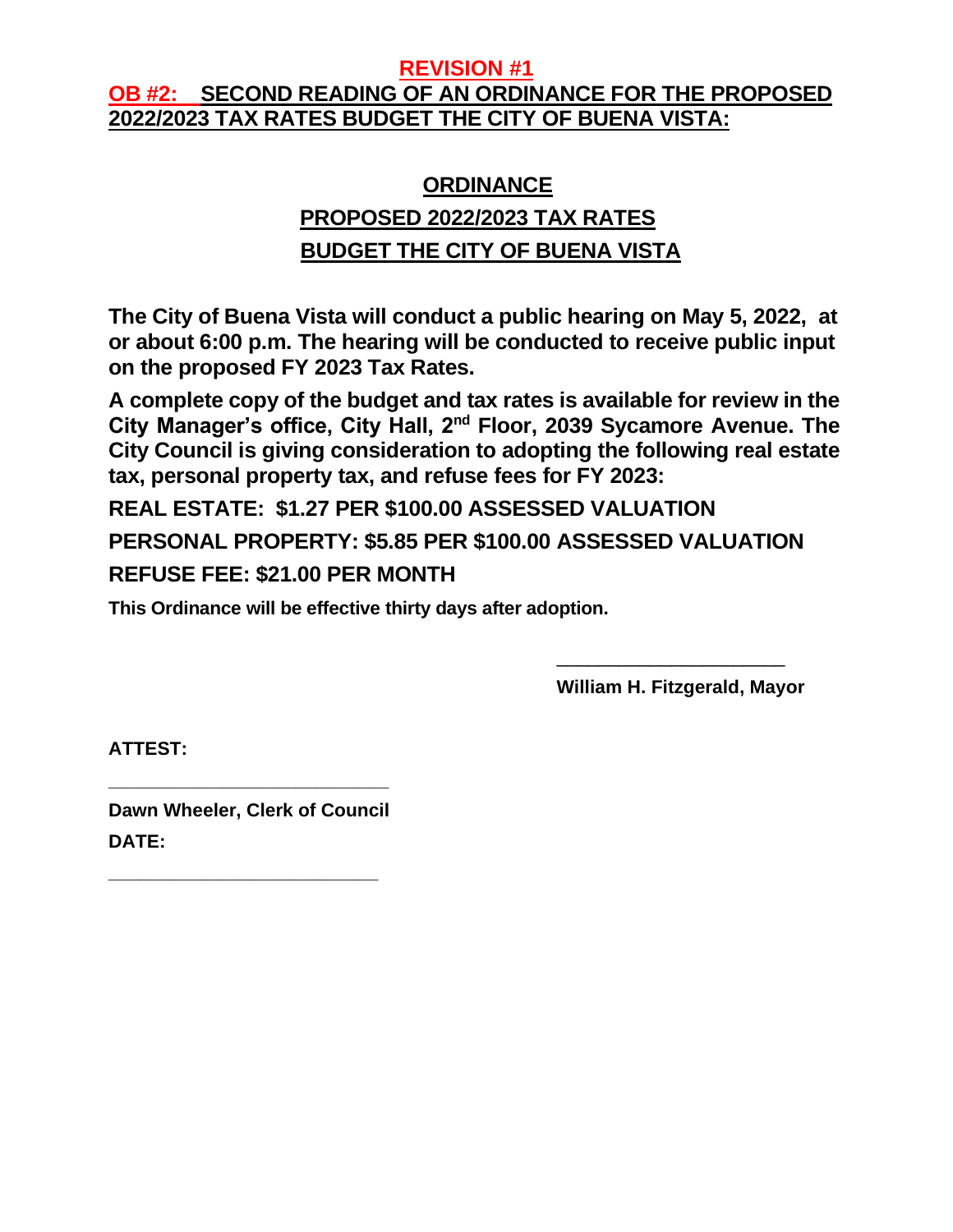**NEW BUSINESS:**

**NB #1: POLICE CHIEF HARTMAN WILL READ A PROCLAMATION FOR ANNUAL POLICE WEEK:**

**NB #2: MR. COREY HENSON TO PRESENT THE ELECTRICAL UPGRADE QUOTE FOR GMP:**

**EXECUTIVE SESSION:**

 **ACCORDING TO SECTION 2.2-3711 (A) (3) OF THE 1950 CODE OF VIRGINIA, AS AMENDED, FOR THE PURPOSE OF DISCUSSING THE POSSIBLE LEASE OF A PORTION OF CITY OWNED REAL PROPERTY WHERE DISCUSSION IN AN OPEN MEETING WOULD ADVERSELY AFFECT THE BARFAINING POSITION OR NEGOTIATING STRATEGY OF THE CITY:**

**TENTATIVE DATES:**

 **REGULAR MEETING – JUNE 2, 2022 – 6:00 P.M. REGULAR MEETING – JUNE 16, 2022 –6:00 P.M.**